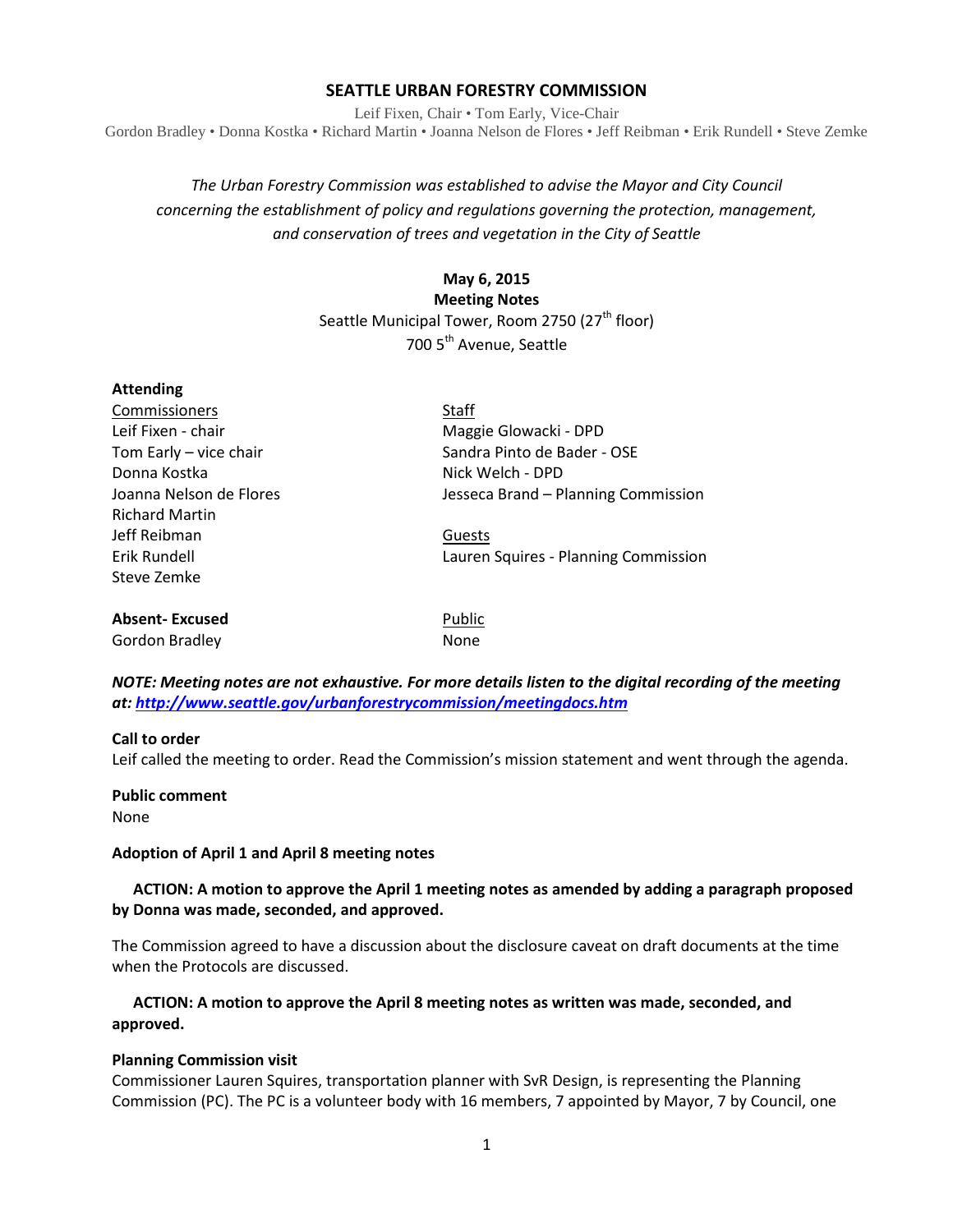Commission appointment, and one Get Engaged member. The PC is the only Commission identified in the City's charter.

The Planning Commission is the steward of the Comprehensive Plan. They are currently working on a major update. They make yearly recommendations for the yearly Comp Plan amendments.

Examples of their work include reports on Housing in Seattle, Family-size housing report, Transit Communities (aligning land use and transportation), and Industrial lands preservation. All work can be found on their website. The PC works with departments and with Office of Housing on Housing Affordability, with DPD work on guiding policies, and work with SDOT on transportation issues. They have three subcommittees: land use, housing, and Comp Plan.

The Planning Commission wants to engage other Commissions as they work on the Comp Plan update. They have a lot of expertise and want to have other Commission's expertise. They are looking for input from the UFC on this major Comp Plan Update. First draft will come out in July.

The UFC put together a group to interact with DPD as they move forward with the Comp Plan update. Environmental Element and have provided input through the assigned commissioners. There are policy issues that the UFC wants to weigh in on during the Comp Plan update.

UFC Question: Does the Comp Plan deal with other infrastructure besides Transportation? Answer: Yes, Capital facilities are mentioned.

The Comp Plan deals with the way Seattle grows. The connection to green spaces will be looked at. As we grow as a city and get denser, our ideas around meaningful access to green spaces might change. They are looking at changing the term 'Amenities' to 'essential components of livability.' They would also like a more organized effort in understanding what's important to the city and what does 'green' mean.

The Comp Plan, as a guiding document, would be a place to prioritizing green infrastructure. The PC is not writing the document but advises DPD. They would like this update to take a holistic approach.

Question: has the decision to remove ECA from the Environment section already made? Answer: The ECA section recognizes the importance of trees as providers of environmental benefits. It will move forward to public comment as a separate section of the Comp Plan draft.

Question: is there going to be a focus on equity and environmental justice in the new Comp Plan? Answer: Environmental equity issues as they relate to the urban forest. They issued a joint letter with the five commissions from Office of Civil Rights asking for a more intense focus on equity. Also, as part of the EIS there will be an equity analysis that will dive deep into displacement of vulnerable and marginalized populations. They are looking at environmental impacts that affect people's health. Climate change is going to be another issue to be considered.

UFC comment: Would like to recommend having an index in the draft so the topics can be found. UFC comment: one of the UFC's concerns is incorporating UFSP and canopy cover goals into the Comp Plan.

Answer: those are good ideas. The draft comes out in July. The PC would like to have another sit down with the UFC to discuss. In the fall they would like to get Commissions come together to talk about the draft.

#### **Environmentally Critical Areas Update – Nick Welch and Maggie Glowacki (DPD)**

Maggie and Nick briefed the Commission on Environmentally Critical Areas (ECA) update and Low Impact Development (LID).

Environmentally critical areas in Seattle include aquifers, landslide-prone and steep slope areas, peat bogs, streams, small lakes, shorelines, and wetlands.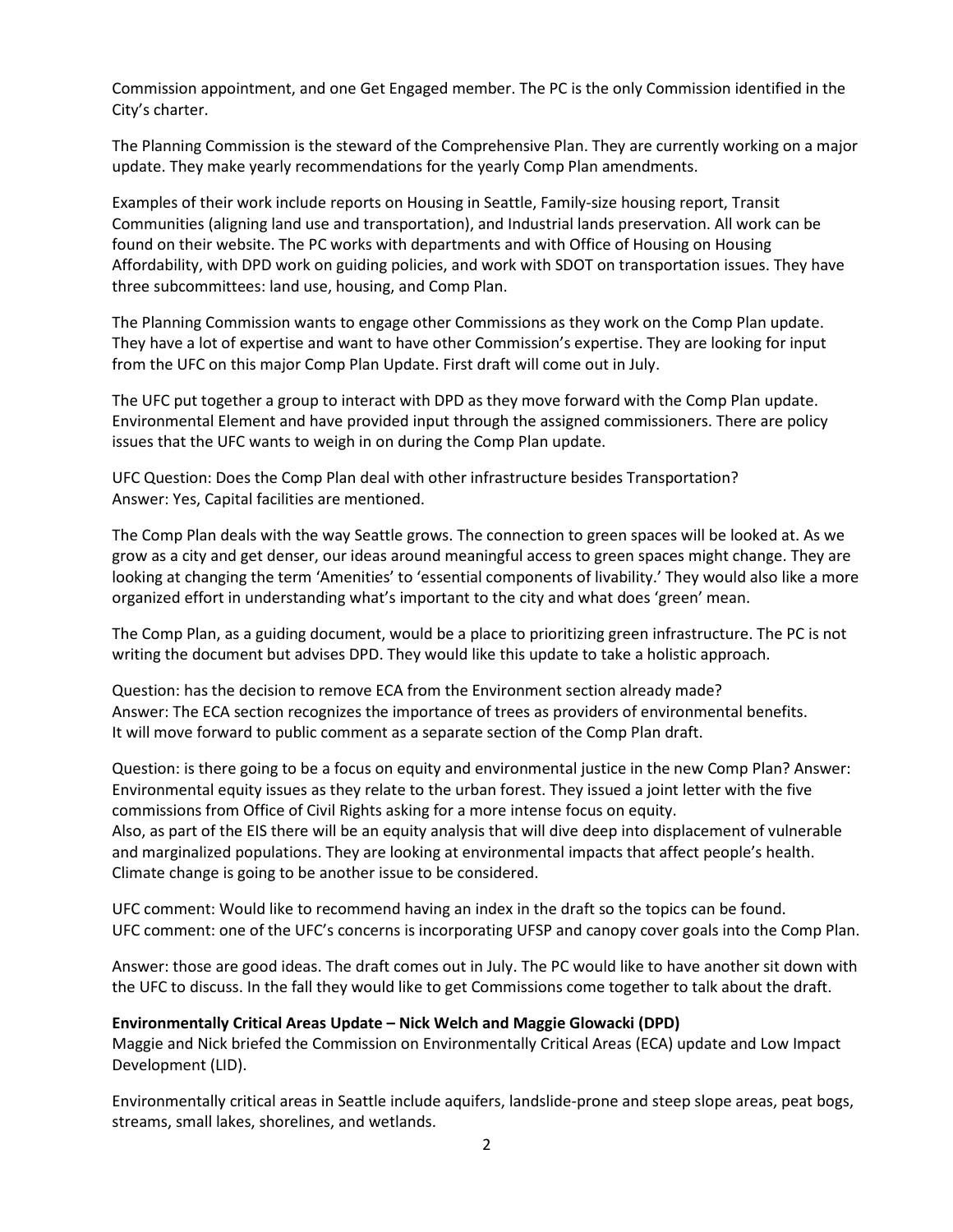DPD is required to update the ECA. The 2015 ECA update includes:

- 1. Review regulations for compliance with Growth Management Act
- 2. Best available science
- 3. Public participation plan, and
- 4. Develop policies and regulations.

DPD developed the policies and are currently working on the regulations. They have a draft of the policy changes that will be part of the Comp Plan. As part of the update, they have updated the maps of the ECAs. Maps include Peat Settlement-prone areas, abandoned landfills, Seattle Parks and City Property, Biodiversity areas, wetlands, riparian corridors, etc.

Existing ECA regulations are in section 25.09 of the Seattle Municipal Code which defines ECAs, establishes exempt development, and specify submittal requirements. Current regulations establish specific development standards for each ECA type; outline variance process for development on steep slopes; and outline exception process for lots predominantly ECA.

The priority species protection includes bald eagle and heron. Buffer areas are changing according to EPA definitions based on best available science. The Commission issued a letter of recommendation about heron rookeries in 2010. Sandra will send the letter to Maggie.

#### Exemptions:

UFC Question: How are ECA requirements applied to City projects?

Answer: City departments do their own review and whether they qualify for exemptions. They have to provide documentation of their analysis. All exempt activities must use best management practices.

UFC Question: Is there an exemption for restoration projects?

Answer: there is the exemption and there is SEPA. Restoration activity is not considered development. You can touch the area to improve it. They are making this clearer in the update. They still have the SEPA component where there is no agreement on whether or not this is SEPA exempt.

UFC comment: Believes Parks has blanket SEPA exemption for restoration activities.

#### Low Impact Development (LID)

DPD is also working on making low impact development code changes. There are new requirements for municipal stormwater permits from the Washington State Department of Ecology. It's a separate section within the Land Use Code. They are also reviewing development related codes and standards to encourage LID and remove unintentional barriers in the code.

Low Impact development includes:

- Stormwater and land use management strategies that mimic natural hydrology, and
- Reduced impervious surface, bio-retention, and preservation of native vegetation.

What changes are proposed?

- Changes to the land use code would encourage LID by:
	- o Making it easier to do rain gardens; Clarifying that bio retention qualifies as landscape open space; Allowing some flexibility for landscaping or setback requirements to accommodate bio-retention and GSI, and Requiring Green Factor for certain institutional lots.

UFC comment: There are existing utilities underground that prevent LID. It would be nice if the minimum distances of disturbance were coordinated. You no longer need the spatial requirements. Answer: This is being addressed under the ROWIM.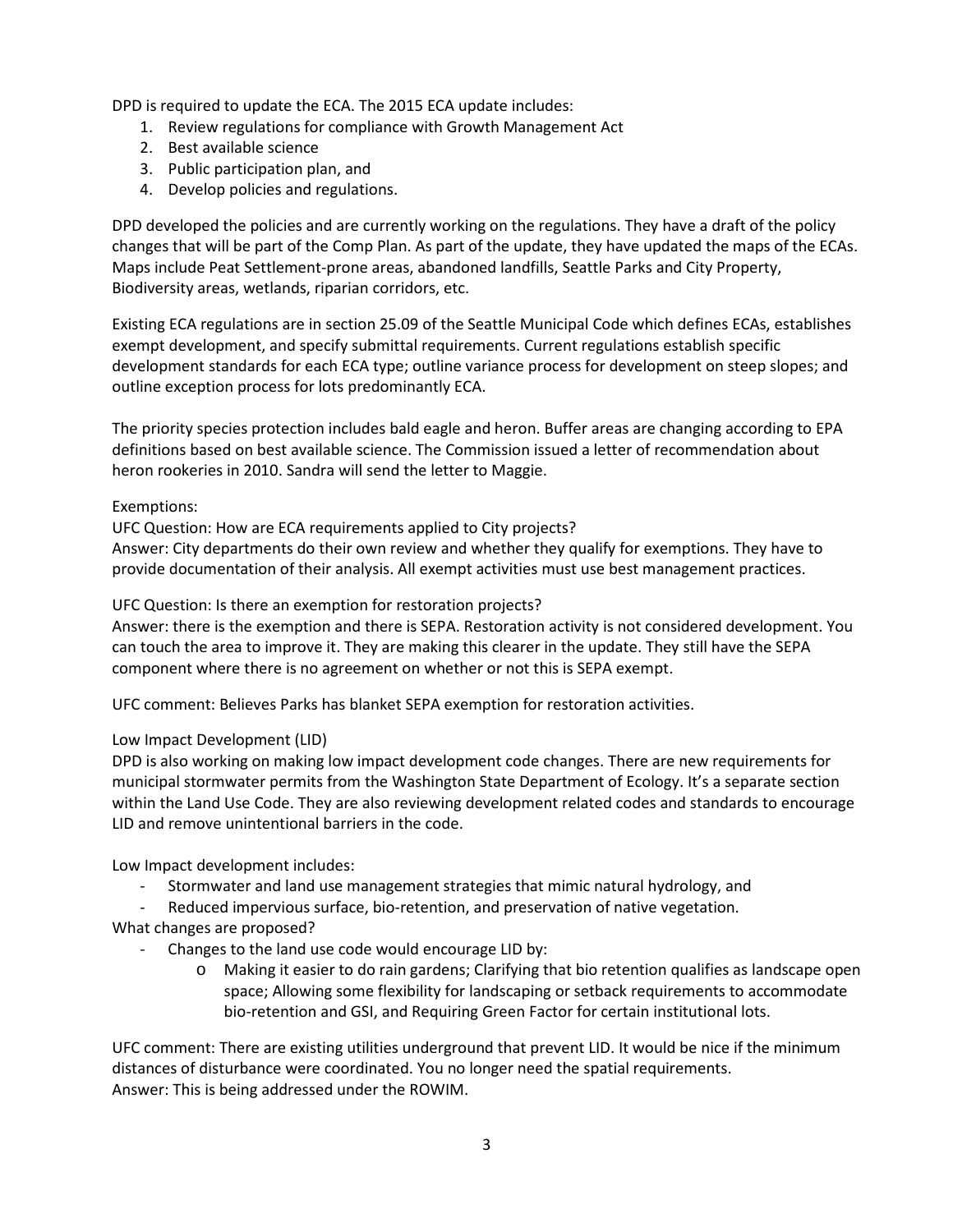Sandra will ask for a ROWIM and Stormwater code updates briefings.

UFC Question: what about Parks pruning trees for views? Is this being looked at? Answer: This is in the environmental section – it says that you can't perform an action that will kill a tree. It allows for maintenance of certain areas established prior to 1992. There are vegetation standards that could be reviewed. Parks is supposed to follow ECA regulations.

Releasing SEPA on this process by June and that would be the end of formal public comment. UFC will make comments by mid- June.

Include comments to LID and ECA in June 3 agenda. Maggie will send Sandra the draft documents for UFC comment.

## **Draft Cheasty Hydrology Concerns letter – Second draft discussion and possible vote**

The Commission reviewed the letter. Donna would like to add citations so the City understands the legal implications of this project. The Commission agreed to use broader language and only city Section 25.09 of the Seattle Municipal Code.

## **ACTION: A motion to approve the letter of recommendation as amended was made, seconded, and approved.**

**Letter of recommendation on Arboretum Multi-use Trail – Second draft discussion and possible vote** The Commission discussed edits to the letter and will further discuss at the May 13 meeting.

# **New business and announcements**

None

## **Adjourn**

Public Input: **From:** Friends of Licorice Fern Natural Area [mailto:lfnafriends@gmail.com] **Sent:** Thursday, April 23, 2015 9:03 AM **To:** Acosta, Rachel; Williams, Christopher; Hoff, Paula; Pinto\_de\_Bader, Sandra; Godden, Jean; Rasmussen, Tom **Subject:** Fwd: Parks' Cheasty recommendations ignore policy and our efforts

Seattle Parks Board of Commissioners:

Our neighborhood group is alarmed and saddened by the recommendations from the Parks Department on the Cheasty Project. We participated in Parks' Focus Groups and Mini-Summit this spring, and none of that overwhelmingly pro-nature opinion is taken into account.

We have labored for years to improve our Natural Area within the guidelines of the Natural Areas Policy. We feel that this Cheasty projct (because of the bicycle component only) threatens the future of our Natural Area and all others in Seattle.

Please reverse this direction that the Parks Department has taken, and restore our faith in the future of our Natural Areas.

I'm inserting below a copy of the draft letter from Thornton Creek Alliance, which eloquently states the details of our opinion.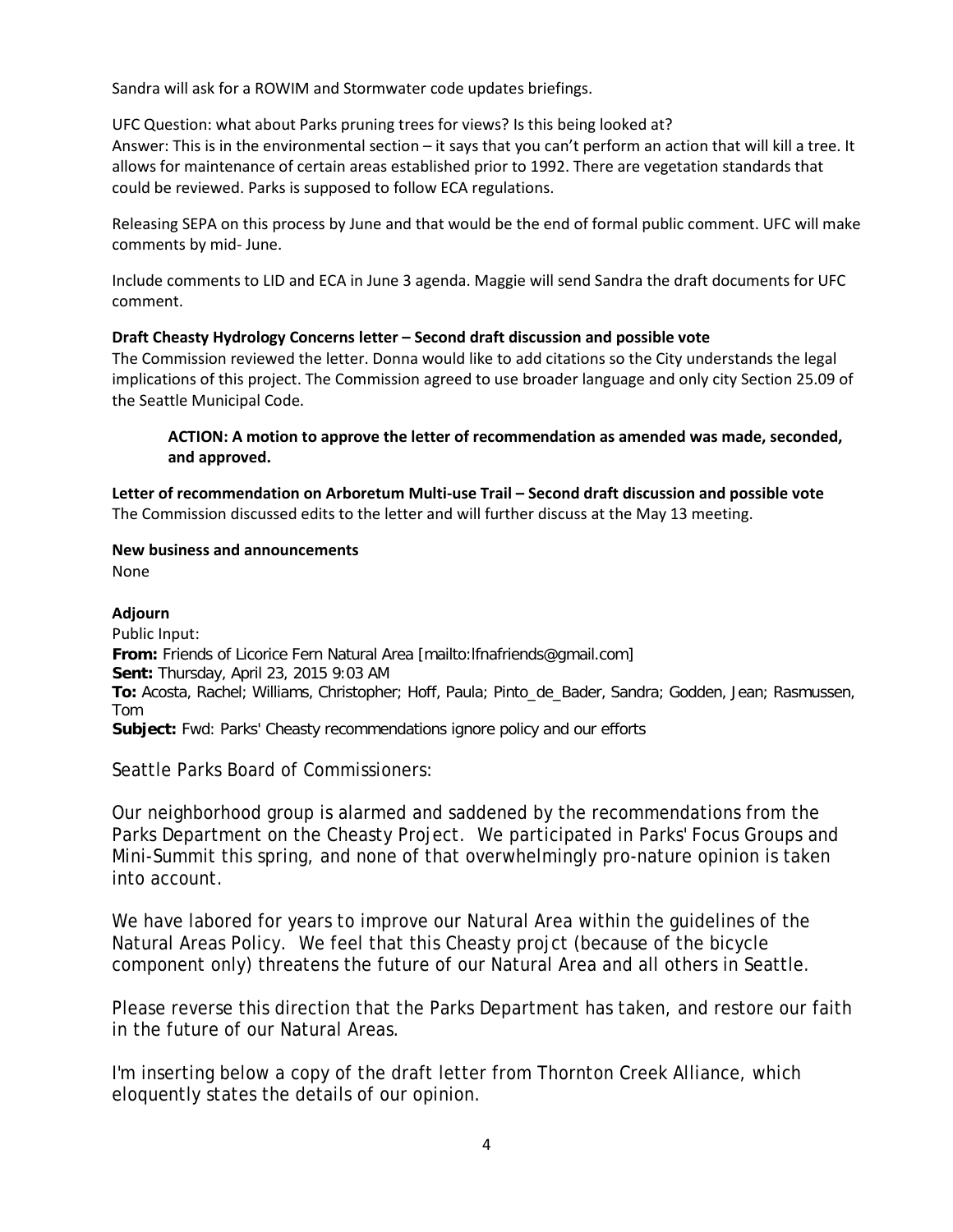## Dass Adams for **Friends of Licorice Fern Natural Area** [http://LFNAFriends.org](http://lfnafriends.org/) [LFNAFriends@gmail.com](mailto:LFNAFriends@gmail.com)

--------------------------------------------------------------------------

Seattle Park Board of Commissioners 100 Dexter Avenue North Seattle, Washington 98109

Re: Keeping Cheasty, and All Seattle's Natural Areas, Healthy for Urban Nature Greetings Park Board Commissioners:

We hope that after hearing all the points of view, and after your own experiences in meeting with the public, you will do the right thing for Seattle's few remnants of urban forest and save this one for the present and future enjoyment of our diverse neighborhoods and swelling population. Thornton Creek Alliance (TCA) strongly supports foot trails and ADA standard trails in natural areas. We want everyone have the lovely opportunity to enter our natural areas, walk through them, enjoy watching wildlife, and participate in forest restoration. These are gifts only a forest can give. How else will people of all backgrounds and income levels get to experience our forests first-hand if they are sliced up and modified to accommodate the various interests of successions of 'activity activists'?

Please note that the April 2, 2015 Parks staff recommendation to you has very little in common with the single perimeter trail and three-year pilot project that the city council unanimously approved last August. The Parks recommendation makes the mountain biking community and a subset of Chesty neighbors happy, but it is not at all supported by another subset of neighbors, and it is generally condemned by Forest Stewards and everyone else who loves quiet study and restoration of these parcels of land that make up a scant 15% of Parks' property. Note also that the 'activity activists' have only begun arguing for the changes they want to make to Cheasty, changes that will require yet more clearing in this very narrow natural area.

The December outreach meeting with the under-served communities must be considered invalid for the simple reason that there was no educational component. How could these communities be expected to know ahead of the meeting why natural areas have been preserved and developed in the first place? Of course they liked everything they thought was on the table when they had no clear understanding of what was being taken off.

Parks is recommending bike trails for the reasons given below. (By this logic no Seattle natural area is safe from consideration.) Yet, note that all of these goals can be achieved without bicycles in natural areas, and in fact, a great many more goals could be reached with bicycles omitted.

- The trail will provide recreational opportunities for currently under-served communities, providing families with the opportunity to experience nature and recreation in their own neighborhood.
- This project will provide a link between the Rainier Vista community and North Beacon Hill.

• The trail responds to environmental issues within the Cheasty greenspace and has been designed to work with the geology of the property.

- There is strong community support for the trail.
- Volunteer restoration work is a high priority for the surrounding community and there is a strong commitment to this project and the maintenance necessary to maintain the trails.
- Our City is experiencing unprecedented growth. We need to look at creative ways to provide recreational opportunities in our urban environment.

One has to wonder why the goals refer to a 'trail' when in fact two concentric trails, plus access trails, are now proposed, and even more are on the horizon. Additionally, these goals reflect no acknowledgement of the many considerations and reservations put forth by various PAT members or anyone else who contributed to the discussion. Ditto for the entire recommendation letter. How is this appropriate?

We certainly agree that Parks has done a lot of outreach around the Cheasty bike plans, and we truly appreciated the opportunity afforded by the Mini Summit discussion of natural area policies three weeks ago. However, the talk in the hall has been of 'inclusion illusion', and this Parks staff recommendation seems to bear that out.

TCA supports a policy of right activity, right place. Sports equipment, including bicycles, works well in a wide variety of park venues and elsewhere, but it does not belong in our natural areas which can be activated in much more appropriate ways. For example, we could begin now to build momentum for a 2016 'Seattle Summer of Nature', and invite everyone in to explore and learn about the hidden life of our natural areas.

Thank you for your thoughtful consideration of this matter.

Sincerely,